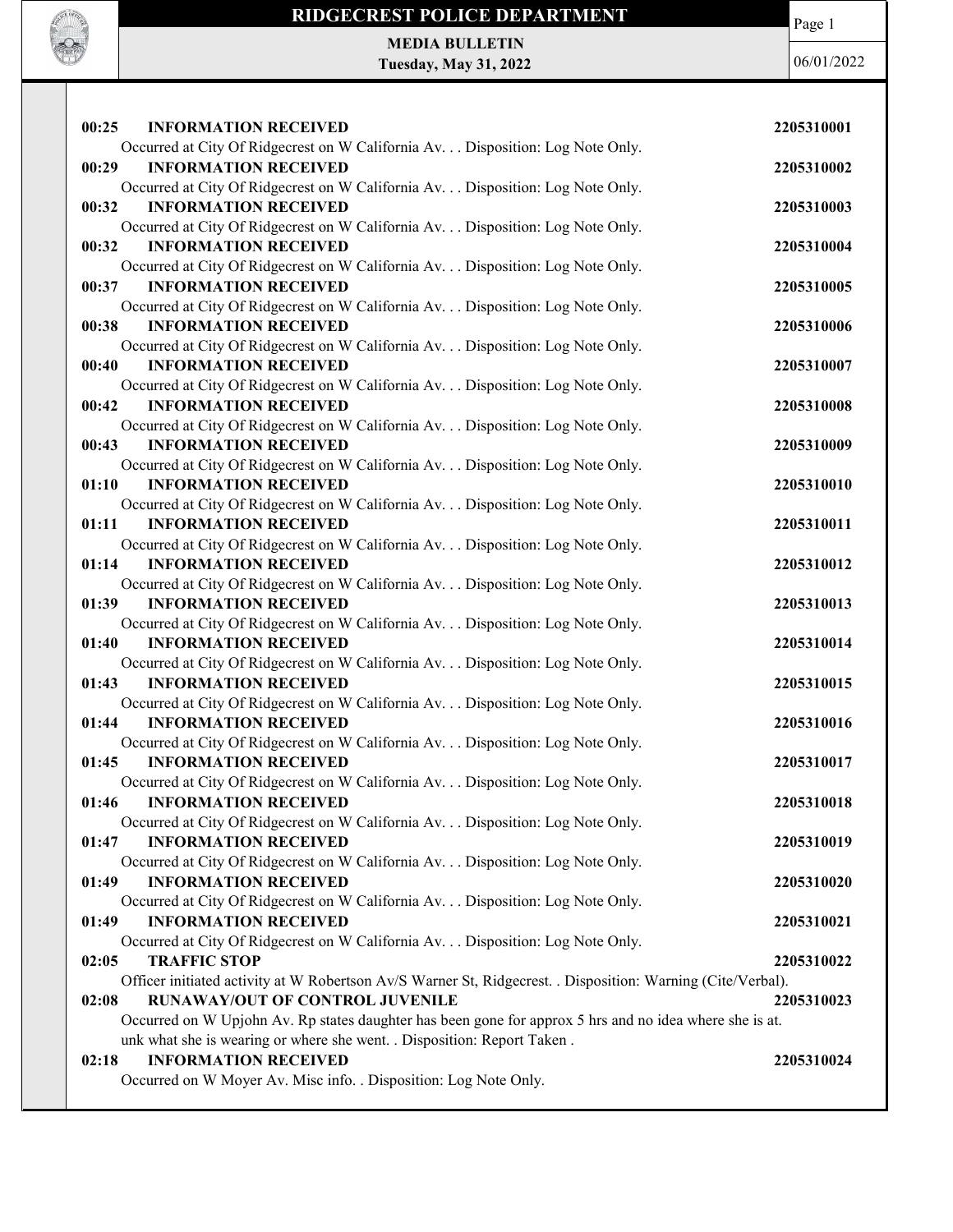

# RIDGECREST POLICE DEPARTMENT MEDIA BULLETIN

Tuesday, May 31, 2022

Page 2

06/01/2022

| 02:34<br><b>VANDALISM</b><br>Occurred on W Howell Av. Rp states there is someone sitting in his neighbors car. older 4 dr sedan                          | 2205310025 |
|----------------------------------------------------------------------------------------------------------------------------------------------------------|------------|
| SA/Canez, Deven 04/21/92 chgs/PC 488; 594(B)(2) cited/rel'd. . Disposition: Arrest Made.                                                                 |            |
| <b>INFORMATION RECEIVED</b><br>03:00                                                                                                                     | 2205310026 |
| Occurred on W Moyer Av. Misc info. . Disposition: Log Note Only.                                                                                         |            |
| 03:24<br><b>SUSPECT ARREST</b>                                                                                                                           | 2205310028 |
| Occurred on N Gold Canyon Dr. Cellular E911 Call: Service Class: W911 rp states sister was in a fight with                                               |            |
| someone. female got on the line and stated that she wanted police to pick her up                                                                         |            |
| Juv arrested WI 601 OCA 22-1791 cited/rel'd to parents. . Disposition: Arrest Made.                                                                      |            |
| <b>SUSPICIOUS CIRCUMSTANCES</b><br>03:55                                                                                                                 | 2205310029 |
| Occurred on W Panamint Av. Service Class: VOIP rp states she thinks that someone is in her house. Rp states                                              |            |
| she heard broken glass approx 15 min ago. . Disposition: Checks Ok.<br><b>SHOTS HEARD</b><br>03:57                                                       | 2205310030 |
| Occurred on N Robalo St. (Hundred block.) Cellular E911 Call: Service Class: WPH2 anon rp states she                                                     |            |
| possibly heard shots. . Disposition: Log Note Only.                                                                                                      |            |
| <b>WELFARE CHECK</b><br>04:13                                                                                                                            | 2205310031 |
| Occurred on W Sydnor Av. Call rp. rp states he received a call from his ex and that she sounded like she was in                                          |            |
| distress. rp requesting a welck on her. . Disposition: Checks Ok.                                                                                        |            |
| PATROL CHECK<br>04:13                                                                                                                                    | 2205310032 |
| Officer initiated activity at N Robalo St, Ridgecrest. (Hundred block.). Disposition: Checks Ok.                                                         |            |
| 05:28<br><b>EXTRA PATROL</b>                                                                                                                             | 2205310033 |
| Officer initiated activity at Cerro Coso Community College, S College Heights Bl, Ridgecrest. . Disposition:                                             |            |
| Checks Ok.                                                                                                                                               |            |
| 06:47<br>911 WIRELESS CALL                                                                                                                               | 2205310034 |
| Occurred at City Of Ridgecrest on W California Av. . Cellular E911 Call: No answer on call back. . Disposition:                                          |            |
| Log Note Only.                                                                                                                                           |            |
| 07:30<br>911 WIRELESS CALL                                                                                                                               | 2205310035 |
| Occurred at City Of Ridgecrest on W California Av. . Cellular E911 Call: No answer on call back. . Disposition:                                          |            |
| Log Note Only.                                                                                                                                           |            |
| 07:40<br>911 WIRELESS CALL                                                                                                                               | 2205310036 |
| Occurred at City Of Ridgecrest on W California Av. . Cellular E911 Call: RP stated he was having issues with<br>his phone. . Disposition: Log Note Only. |            |
| 911 WIRELESS CALL<br>08:16                                                                                                                               | 2205310037 |
| Occurred at City Of Ridgecrest on W California Av. . Cellular E911 Call: Caller stated he was having phone                                               |            |
| issues. . Disposition: Log Note Only.                                                                                                                    |            |
| <b>VEHICLE RELEASE</b><br>08:16                                                                                                                          | 2205310038 |
| Occurred at City Of Ridgecrest on W California Av. Disposition: Necessary Action Taken.                                                                  |            |
| <b>VEHICLE RELEASE</b><br>08:25                                                                                                                          | 2205310039 |
| Occurred at City Of Ridgecrest on W California Av. Disposition: Necessary Action Taken.                                                                  |            |
| 09:34<br><b>THEFT</b>                                                                                                                                    | 2205310040 |
| Occurred on N Norma St. RP WOULD LIKE TO REPORT THEFT OF A BICYCLE-GIANT                                                                                 |            |
| S/A Beed, Bobby 12/22/98 chg/PC 488 Citation issued and released. . Disposition: Arrest Made.                                                            |            |
| <b>INFORMATION RECEIVED</b><br>09:34                                                                                                                     | 2205310041 |
| Occurred at Town & Country Mobile Home Park on N Norma St. . Cellular E911 Call: RP called 9-1-1 because                                                 |            |
| his bicycle was stolen. Advised to call non emergency line. . Disposition: Log Note Only.                                                                |            |
| <b>ASSIST OTHER DEPARTMENT</b><br>09:42                                                                                                                  | 2205310042 |
| Occurred at City Of Ridgecrest on W California Av. . RP requesting contact by a detective. . Disposition:<br>Information Provided.                       |            |
|                                                                                                                                                          |            |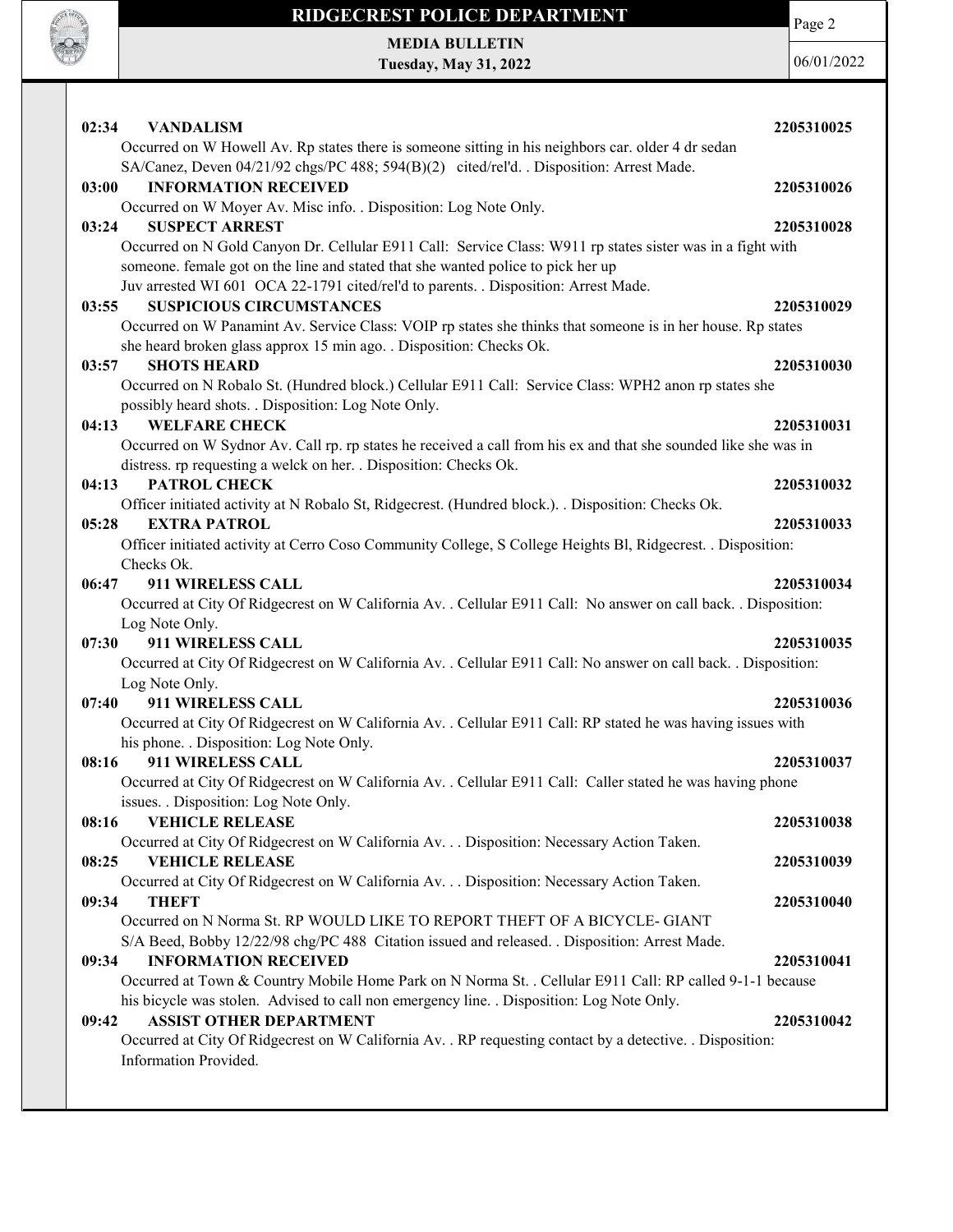

# RIDGECREST POLICE DEPARTMENT

Page 3

MEDIA BULLETIN Tuesday, May 31, 2022

06/01/2022

| 10:03<br><b>CONTACT CITIZEN</b><br>Occurred at City Of Ridgecrest on W California Av. . Rp in the lobby-would like to talk to an officer about                                                                                 | 2205310043 |
|--------------------------------------------------------------------------------------------------------------------------------------------------------------------------------------------------------------------------------|------------|
| parking issues. . Disposition: Information Provided.<br>10:23<br><b>TRAFFIC HAZARD</b>                                                                                                                                         | 2205310044 |
| Occurred at N Mahan St/W Inyokern Rd. Rp states a truck hauling river rock didnt have the back closed all the<br>way and there is now a bunch of river rock spilled on inyokern road. . Disposition: Referred To Other Agency. |            |
| 10:24<br><b>TRAFFIC STOP</b><br>Officer initiated activity at S Warner St, Ridgecrest. (Hundred block.). . Disposition: Warning (Cite/Verbal).                                                                                 | 2205310045 |
| <b>DRIVING ON SUSPENDED LICENSE</b><br>10:25<br>Officer initiated activity at W Wilson Av, Ridgecrest. SA/Briscoe, Eric 4/26/73 chg/CV 14601 cited/rel'd. .                                                                    | 2205310046 |
| Disposition: Arrest Made.<br><b>TRAFFIC STOP</b><br>10:44                                                                                                                                                                      | 2205310047 |
| Officer initiated activity at S Warner St, Ridgecrest. (Hundred block.). . Disposition: Negative Contact.<br><b>GENERIC FIRE CALL/NOT SPECIFIED</b><br>10:45                                                                   | 2205310048 |
| Occurred on E Ridgecrest Bl. Cellular E911 Call: RP reporting smoke in neighbors house. . Disposition: Checks                                                                                                                  |            |
| Ok.<br>10:53<br><b>RMC VIOLATION</b>                                                                                                                                                                                           | 2205310049 |
| Occurred on E Ridgecrest Bl. RP stated a male w/ unknown clothing is digging in trash. Disposition: Unable<br>To Locate.                                                                                                       |            |
| 11:08<br><b>FOLLOW UP</b><br>Officer initiated activity at Kwik Serv, N Norma St, Ridgecrest. . Disposition: Follow Up Completed.                                                                                              | 2205310050 |
| <b>MEDICAL AID</b><br>11:11                                                                                                                                                                                                    | 2205310051 |
| Occurred on Trona CA. Cellular E911 Call: EMS request. . Disposition: Log Note Only.<br>11:16<br><b>PETTY THEFT</b>                                                                                                            | 2205310052 |
| Officer initiated activity at Kwik Serv, N Norma St, Ridgecrest. . Disposition: Warning (Cite/Verbal).<br>PEDESTRIAN CHECK<br>11:25                                                                                            | 2205310053 |
| Officer initiated activity at W Ridgecrest Bl, Ridgecrest. (Hundred block.). . Disposition: Necessary Action<br>Taken.                                                                                                         |            |
| <b>EXTRA PATROL</b><br>12:00                                                                                                                                                                                                   | 2205310054 |
| Occurred on E Church Av. RP is concerned about the amount of drug dealers in the area. 2205290035.<br>Disposition: Checks Ok.                                                                                                  |            |
| <b>WARRANT ARREST</b><br>12:25<br>Occurred at Oyo Hotel on S China Lake Bl. . RP stated in room 110 the individual won't leave. It's past check<br>out time.                                                                   | 2205310055 |
| SA: Vanbrunt, Michaela 10/10/96 Warrant RM055158B PC 488 Bail 7,000.00, RM055254A HS 11377(A) Bail<br>3,000.00 RM055092A HS 11364 and HS 11377(A) Cited and released. . Disposition: Arrest Made.                              |            |
| <b>WARRANT ARREST</b><br>12:30<br>Officer initiated activity at W Haloid Av, Ridgecrest. SA: Aldana, Juan 1/25/96 Warrant RM056091A PC 459.5,                                                                                  | 2205310056 |
| PC 602 (m) Bail 5,500.00 ARREST 22-866<br>Cited and released. . Disposition: Arrest Made.                                                                                                                                      |            |
| <b>CONTACT CITIZEN</b><br>12:32                                                                                                                                                                                                | 2205310057 |
| Occurred on W Tamarisk Av. CALL RP//would like to talk to an officer about a 72 hr notice she received on her<br>vehicle. . Disposition: Information Provided.                                                                 |            |
| 290 REGISTRANT<br>13:04<br>Occurred at City Of Ridgecrest on W California Av. . Annual reg. in lobby. . Disposition: Necessary Action<br>Taken.                                                                                | 2205310058 |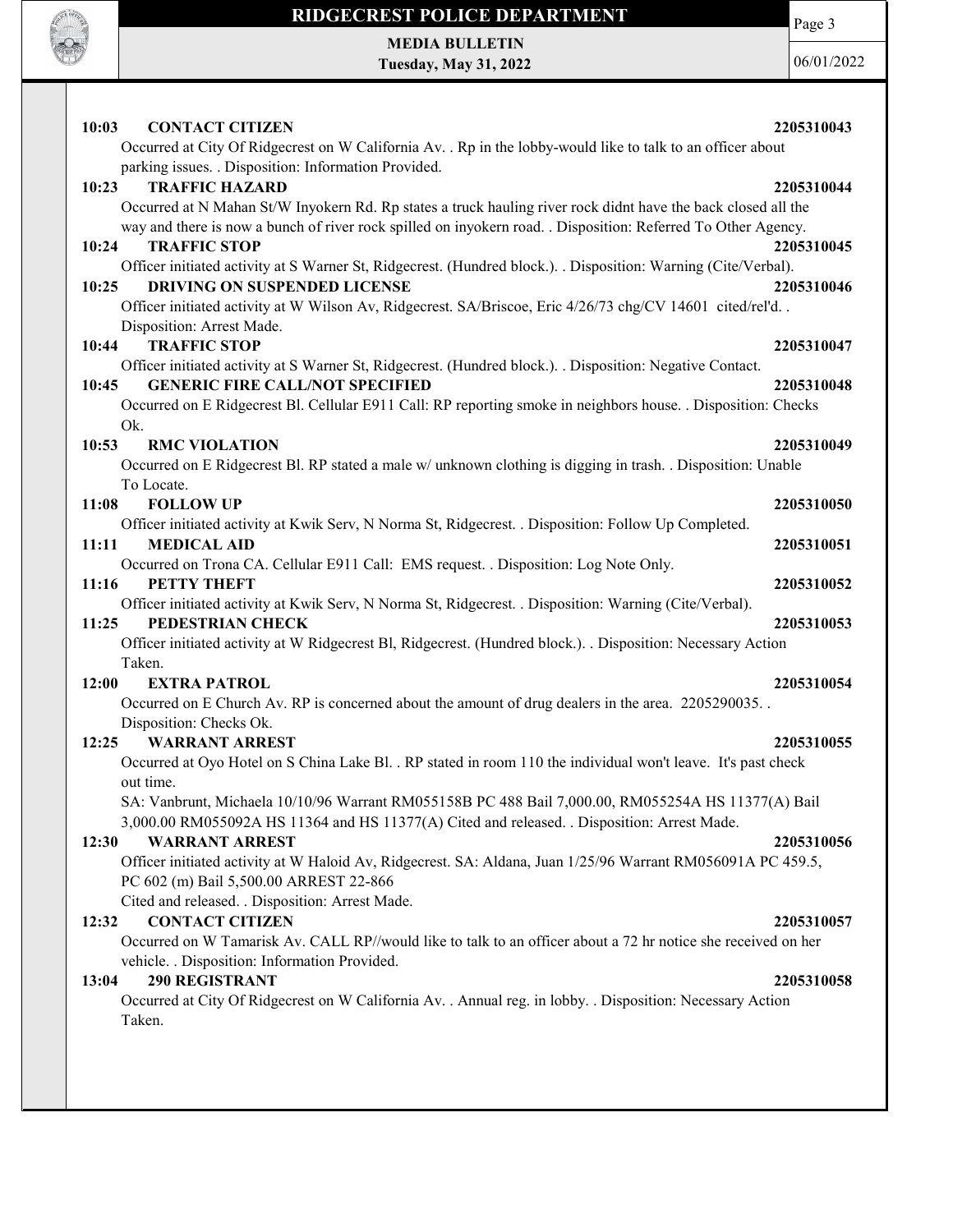

# RIDGECREST POLICE DEPARTMENT

Page 4

MEDIA BULLETIN Tuesday, May 31, 2022

06/01/2022

| 13:46<br><b>WARRANT ARREST</b><br>Occurred at Grocery Outlet on N China Lake Bl. . Male walking around the parking lot going between vehs-<br>wearing very dirty, hand was wrapped                                                                                                                                                                                      | 2205310059 |
|-------------------------------------------------------------------------------------------------------------------------------------------------------------------------------------------------------------------------------------------------------------------------------------------------------------------------------------------------------------------------|------------|
| SA: Helm, Nathan 12/18/89 RM055586A H&S 11364 bail 2500.00 Cited/rel'd in field. . Disposition: Arrest Made.<br><b>DOMESTIC DISTURBANCE</b><br>13:53<br>Occurred at Town & Country Mobile Home Park on N Norma St. . Cellular E911 Call: Service Class: W911<br>Male/female verbal 415D<br>BF/GF/NO CHILDREN IN COMMON. . Disposition: Domestic Violence Documentation. | 2205310060 |
| 14:08<br><b>THEFT</b>                                                                                                                                                                                                                                                                                                                                                   | 2205310061 |
| Occurred on W Garis Av. Items stolen out of the mailbox . contact via 21. . Disposition: Log Note Only.<br><b>ACO CALL</b><br>14:13<br>Occurred on S Norma St. Rp states there is a deceased cat in the southbound lane. . Disposition: Animal<br>Control Handled.                                                                                                      | 2205310062 |
| 14:26<br><b>RUNAWAY/OUT OF CONTROL JUVENILE</b><br>Occurred on N Palm Dr. RP requesting contact. . Disposition: Counselled.                                                                                                                                                                                                                                             | 2205310063 |
| <b>WELFARE CHECK</b><br>14:30<br>Occurred at Super 8 Motel on S China Lake Bl. . Welfare check. . Disposition: Negative Contact.                                                                                                                                                                                                                                        | 2205310064 |
| 15:13<br><b>911 WIRELESS CALL</b><br>Occurred on N Peg St. Cellular E911 Call: Service Class: WPH2 Adult female, accidental dial. . Disposition:<br>Necessary Action Taken.                                                                                                                                                                                             | 2205310065 |
| <b>FLAG DOWN</b><br>15:14<br>Officer initiated activity at E Wilson Av, Ridgecrest. (Hundred block.). Disposition: Information Provided.                                                                                                                                                                                                                                | 2205310066 |
| 15:21<br>911 WIRELESS CALL<br>Occurred on N Triangle Dr. (Hundred block.) Cellular E911 Call: Service Class: WPH2 Abandoned line. .<br>Disposition: Necessary Action Taken.                                                                                                                                                                                             | 2205310067 |
| <b>SHOPLIFTING</b><br>15:26<br>Occurred at Home Depot on N China Lake Bl. . WFA/pink tank top/black short/large black bag/DOT baskin                                                                                                                                                                                                                                    | 2205310068 |
| robbins, subj now over by enterprise<br>SA/Miller, Christina Francis Ruth aka McNutt, Christina 03/06/78 Chg/459.5 PC and<br>Tulare County WNO/1428407 Chg/484(a) PC Bail/5K<br>Trespassed from Home Depot                                                                                                                                                              |            |
| cited/rel'd. . Disposition: Arrest Made.<br><b>TICKET SIGN OFF</b><br>15:28                                                                                                                                                                                                                                                                                             | 2205310069 |
| Occurred at City Of Ridgecrest on W California Av. . Fees paid. . Disposition: Necessary Action Taken.<br>PETTY THEFT REPORT<br>16:05<br>Occurred on N China Lake Bl. RP in the lobby to report that money, vape and medication was taken from her<br>unlocked veh. . Disposition: Information Received.                                                                | 2205310070 |
| <b>CONTACT CITIZEN</b><br>16:05<br>Occurred at City Of Ridgecrest on W California Av. . CALL RP//requesting to speak to P1. . Disposition:<br>Information Provided.                                                                                                                                                                                                     | 2205310071 |
| 16:36<br><b>SHOPLIFTING</b><br>Occurred at Famous Footwear #3385 on N China Lake Bl. . Service Class: BUSN Abandoned line/no answer on<br>callback. . Disposition: Log Note Only.                                                                                                                                                                                       | 2205310072 |
| 911 WIRELESS CALL<br>16:36<br>Occurred at City Of Ridgecrest on W California Av. . Cellular E911 Call: Service Class: W911 Adult female<br>advising accidental dial. . Disposition: Log Note Only.                                                                                                                                                                      | 2205310073 |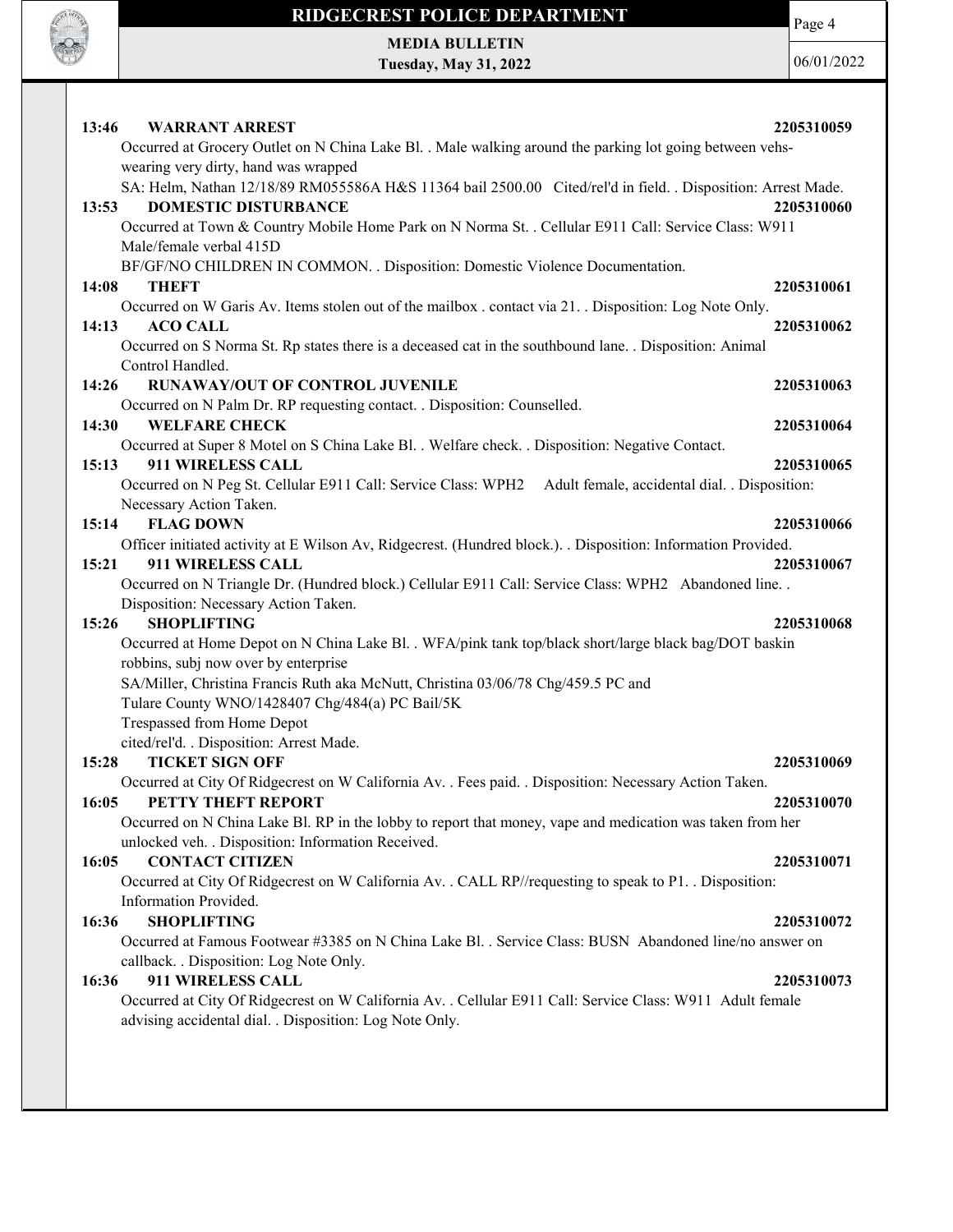

# RIDGECREST POLICE DEPARTMENT

MEDIA BULLETIN Tuesday, May 31, 2022 Page 5

06/01/2022

## 16:40 CONTACT CITIZEN 2205310074

Occurred at City Of Ridgecrest on W California Av. . RP IN THE LOBBY-would like to see if an officer can test the window tint on her car. . Disposition: Information Provided.

## 16:41 911 WIRELESS CALL 2205310075

Occurred on W Coral Av. Cellular E911 Call: Service Class: WPH2 Report of theft. . Disposition: Referred To Other Agency.

## 17:47 MISC COUNTER CALL 2205310076

Occurred at City Of Ridgecrest on W California Av. . RP states that he wants to talk to an officer about his neighbor trespassing/stealing bikes . RP is in lobby. . Disposition: Information Received.

### 18:10 THEFT 2205310077

Occurred on E Arondo St. Call rp. rp states his duty bag was stolen out of his veh and gas was siphoned out as well. . Disposition: Information Received.

### 18:19 SUSPICIOUS PERSON 2205310078

Occurred on W St George Av. (Hundred block.) Cellular E911 Call: Service Class: WPH2 female wandering the streets and was talking to 2 yo son through the window. rp stated while on the phone female was at the neighbors house.

wfa/5'6/beanie/young/black tote. . Disposition: Unable To Locate.

## 18:36 CONTACT CITIZEN 2205310079

Occurred on N Gold Canyon Dr. Call rp. rp states the gas company was in the back of her house digging holes and after they finished today they just left the hole open with a cone over it. rp is concerned because she has malicious kids in the area and she is afraid they will knock the cone over. . Disposition: Information Received.

### 19:10 WARRANT ARREST 2205310080

Occurred at Alta One Federal Credit Union on S China Lake Bl. . Rp states there is truck parked in the parking lot and it looks like there is a subj sleeping in the truck.

SA/Brock, Walter 10/15/47 RM055862A/\$10k/PC 273.6(A) bailed out from RPD. . Disposition: Arrest Made.

## 19:34 SUSPICIOUS CIRCUMSTANCES 2205310081

Occurred at Daily Independent on E Ridgecrest Bl. . Rp states he possibly saw 2 subjs on the roof. rp not sure what they were doing but looked suspicious. . Disposition: Checks Ok.

### 19:45 OPEN DOOR/GATE 2205310082

|       | Occurred on E Upjohn Av. Garage has been open for 5 days. . Disposition: Information Received.          |            |
|-------|---------------------------------------------------------------------------------------------------------|------------|
| 20:19 | <b>INFORMATION RECEIVED</b>                                                                             | 2205310083 |
|       | Occurred at City Of Ridgecrest on W California Av. Disposition: Log Note Only.                          |            |
| 20:20 | <b>INFORMATION RECEIVED</b>                                                                             | 2205310084 |
|       | Occurred at City Of Ridgecrest on W California Av. Disposition: Log Note Only.                          |            |
| 20:21 | <b>INFORMATION RECEIVED</b>                                                                             | 2205310085 |
|       | Occurred at City Of Ridgecrest on W California Av. Disposition: Log Note Only.                          |            |
| 20:22 | <b>INFORMATION RECEIVED</b>                                                                             | 2205310086 |
|       | Occurred at City Of Ridgecrest on W California Av. Disposition: Log Note Only.                          |            |
| 20:25 | <b>INFORMATION RECEIVED</b>                                                                             | 2205310087 |
|       | Occurred at City Of Ridgecrest on W California Av. Disposition: Log Note Only.                          |            |
| 20:26 | <b>INFORMATION RECEIVED</b>                                                                             | 2205310088 |
|       | Occurred at City Of Ridgecrest on W California Av. Disposition: Log Note Only.                          |            |
| 20:28 | <b>INFORMATION RECEIVED</b>                                                                             | 2205310089 |
|       | Occurred at City Of Ridgecrest on W California Av. Disposition: Log Note Only.                          |            |
| 21:03 | <b>INFORMATION RECEIVED</b>                                                                             | 2205310090 |
|       | Occurred at City Of Ridgecrest on W California Av. Disposition: Log Note Only.                          |            |
| 21:16 | <b>THEFT</b>                                                                                            | 2205310091 |
|       | Occurred at Denny's on N China Lake Bl. . Rp states a skateboard was stolen. . Disposition: Information |            |
|       | Received.                                                                                               |            |